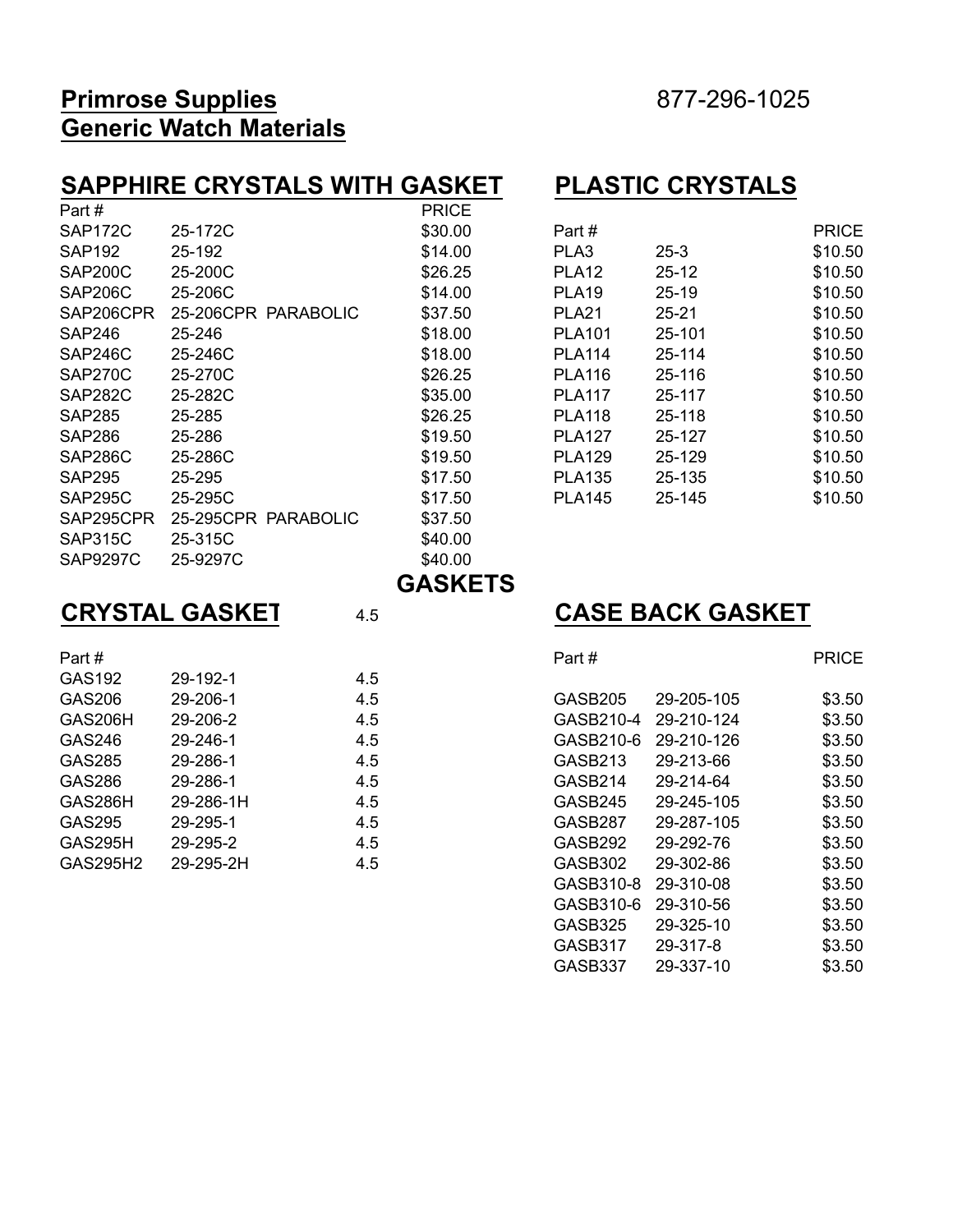## **CASE TUBE GASKET**<br>Part # Refrence # PRICE PRICE Refrence #

|--|

| $\overline{\phantom{a}}$ . Cultr | י <i>ייטו</i> וטוועט <del>וו</del> |              | .      | 1 a. m  | $1101100 \pi$ | ם טורו |
|----------------------------------|------------------------------------|--------------|--------|---------|---------------|--------|
| GAST530                          | 29-5300                            |              | \$1.50 | GASC530 | 29-0530       | \$1.50 |
| GAST600                          | 29-6000                            |              | \$1.50 | GASC600 | 29-0600       | \$1.50 |
| GAST703                          | 29-7030                            | outer gasket | \$1.50 |         |               |        |

# Part # Part # PRICE Part # Refrence # PRICE

#### **CASING PARTS**

## **CASE TUBE WITH GASKET CASE CLAMP / SCREW**

TUB703 24-7030 \$21.00

| Part # |         | <b>PRICE</b> | Part #             |                 | <b>PRICE</b> |
|--------|---------|--------------|--------------------|-----------------|--------------|
| TUB530 | 24-5300 | \$6.50       | CLAMP127           | <b>MENS 127</b> | \$2.00       |
| TUB532 | 24-5320 | \$6.50       | SCR <sub>166</sub> | SCREW 166       | \$2.00       |
| TUB533 | 24-5330 | \$6.50       | SCR5100-21         | 2135-5100       | \$2.00       |
| TUB602 | 24-6020 | \$6.50       | SCR5100-31         | 3135-5100       | \$2.00       |
|        |         |              |                    |                 |              |

#### **BEZEL INSERTS**

|                   | _____ v__   |                           |              |                                 |
|-------------------|-------------|---------------------------|--------------|---------------------------------|
| PART#             |             | <b>COLOR</b>              | <b>PRICE</b> |                                 |
| <b>INS16660</b>   | 315-16660   | <b>BLACK &amp; SILVER</b> | \$18.00      | <b>SEA DWELLER FOR SAPPHIRE</b> |
| <b>INS16710</b>   | 315-16710   | <b>BLACK &amp; SILVER</b> | \$18.00      | <b>GMT FOR SAPPHIRE CRYSTAL</b> |
| <b>INS1675-3</b>  | 315-1675-3  | <b>BROWN &amp; GOLD</b>   | \$18.00      | <b>GMT FOR PLASTIC CRYSTAL</b>  |
| <b>INS16750-1</b> | 315-16750-1 | <b>BLACK &amp; SILVER</b> | \$18.00      | <b>GMT FOR PLASTIC CRYSTAL</b>  |
| INS16750-6        | 315-16750-6 | <b>BLUE &amp; RED</b>     | \$18.00      | <b>GMT FOR PLASTIC CRYSTAL</b>  |
| <b>INS16753-1</b> | 315-16753-1 | <b>BLACK &amp; GOLD</b>   | \$18.00      | <b>GMT FOR PLASTIC CRYSTAL</b>  |
| INS16753-5        | 315-16753-5 | <b>BROWN &amp; GOLD</b>   | \$18.00      | <b>GMT FOR PLASTIC CRYSTAL</b>  |
| <b>INS16758</b>   | 315-16758   | <b>BLACK &amp; GOLD</b>   | \$18.00      | <b>GMT FOR SAPPHIRE CRYSTAL</b> |
| INS16760-6        | 315-16760-6 | <b>BLUE &amp; RED</b>     | \$18.00      | <b>GMT FOR SAPPHIRE CRYSTAL</b> |
| <b>INS16760-7</b> | 315-16760-7 | <b>BLUE &amp; RED</b>     | \$18.00      | <b>GMT FOR SAPPHIRE CRYSTAL</b> |
| <b>INS1680-1</b>  | 315-1680-1  | <b>BLACK &amp; GOLD</b>   | \$18.00      | SUB FOR PLASTIC CRYSTAL         |
| <b>INS1680-2</b>  | 315-1680-2  | <b>BLUE &amp; GOLD</b>    | \$18.00      | SUB FOR PLASTIC CRYSTAL         |
| <b>INS16800</b>   | 315-16800   | <b>BLACK &amp; SILVER</b> | \$18.00      | SUB FOR SAPPHIRE CRYSTAL        |
| <b>INS16808</b>   | 315-16808   | <b>BLACK &amp; GOLD</b>   | \$18.00      | SUB FOR SAPPHIRE CRYSTAL        |
| <b>INS16808-2</b> | 315-16808-2 | <b>BLUE &amp; GOLD</b>    | \$18.00      | SUB FOR SAPPHIRE CRYSTAL        |
| <b>INS5513-1</b>  | 315-5513-1  | <b>BLACK &amp; SILVER</b> | \$18.00      | SUB FOR PLASTIC CRYSTAL         |
| <b>INS1680G</b>   | 315-1680    | Green & Silver            | \$18.00      | <b>SUB FOR PLASTIC CRYSTAL</b>  |
| <b>INS16800G</b>  | 315-16800G  | Green & Silver            | \$18.00      | SUB FOR SAPPHIRE CRYSTAL        |
|                   |             |                           |              |                                 |

| Part #          |           |          | <b>PRICE</b> | Part #            |           | <b>PRICE</b> |
|-----------------|-----------|----------|--------------|-------------------|-----------|--------------|
| <b>BZS1675</b>  | 316-1675  |          | \$6.00       | <b>BZCLS16800</b> | 317-16800 | \$3.50       |
| <b>BZS5512</b>  | 316-5512  | 316-5513 | \$6.00       | BZCLS69628        | 317-69628 | \$3.50       |
| <b>BZS16750</b> | 316-16750 |          | \$6.00       |                   |           |              |
| <b>BZS16800</b> | 316-16800 |          | \$6.00       |                   |           |              |

# **BEZEL SPRINGS**<br>PRICE BEZEL CLICK SPRING

| Part #     |           | <b>PRICE</b> |
|------------|-----------|--------------|
| BZCLS16800 | 317-16800 | \$3.50       |
| BZCLS69628 | 317-69628 | \$3.50       |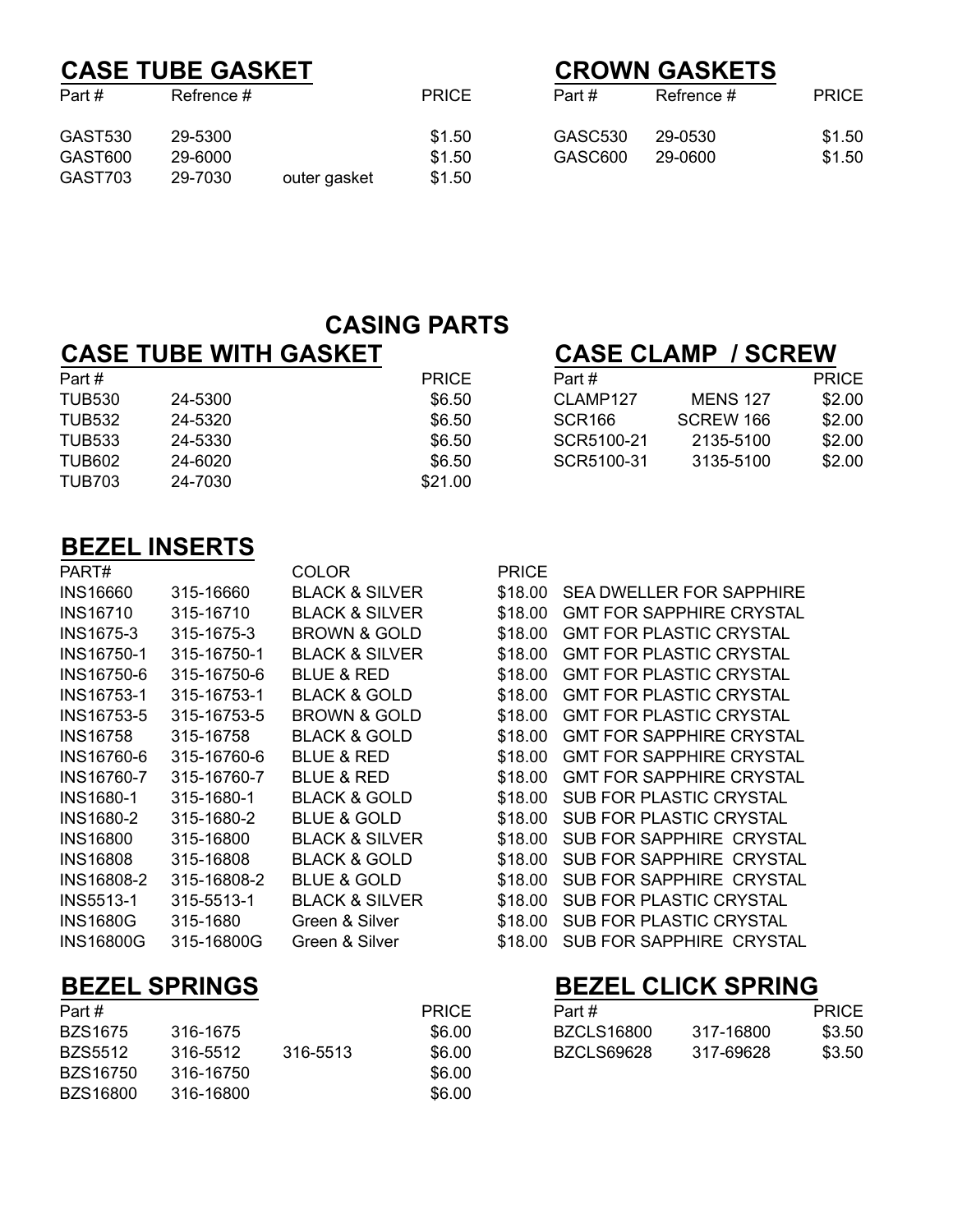## **SPRING BARS**

| Part #         |          |           | <b>PRICE</b> |
|----------------|----------|-----------|--------------|
| SB9260         | 23-9260  |           | \$2.00       |
| SB9270         | 23-9270  |           | \$2.00       |
| SB9280         | 23-9280  |           | \$2.00       |
| SB9290         | 23-9290  |           | \$2.00       |
| SB9291         | 23-9291  |           | \$2.00       |
| <b>SB9292Y</b> | 23-9292Y |           | \$2.00       |
| SB9361         | 23-9361  |           | \$2.00       |
| SB9363         | 23-9363  |           | \$2.00       |
| SB9382         | 23-9382  |           | \$2.00       |
| <b>SB9382Y</b> | 23-9382Y |           | \$4.00       |
| SB2660         | 23-2660  | Clasp Bar | \$2.00       |

# **HANDS**

Part # PRICE

| 1530 SUB-Y         | DIVERS YELLOW HANDS              | \$10.50 |
|--------------------|----------------------------------|---------|
| 1530 SUB-SS        | <b>DIVERS SS HANDS</b>           | \$10.50 |
| 1530 DJ-Y          | DATE JUST YELLOW HANDS           | \$10.50 |
| 1530 DJ-SS         | DATE JUST SS HANDS               | \$10.50 |
| 1565 GMT-Y         | <b>GMT 4 HANDS YEL;LOW</b>       | \$13.50 |
| <b>1565 GMT-SS</b> | <b>GMT 4 HANDS SS</b>            | \$13.50 |
| 2035 DJ-Y          | DATE JUST LADIES YELLOW          | \$10.50 |
| 2035 DJ-SS         | DATE JUST LADIES SS              | \$10.00 |
| 2135 DJ-Y          | DATE JUST LADIES YELLOW          | \$10.50 |
| 2135 DJ-SS         | DATE JUST LADIES SS              | \$10.50 |
| 2135 DJDY          | HOUR & MIN ONLY HIGH POST YELLOW | \$13.50 |
| 3035 SUB-Y         | DIVERS YELLOW HANDS              | \$10.50 |
| 3035 SUB-SS        | <b>DIVERS SS HANDS</b>           | \$10.50 |
| 3035 SUB-B         | <b>DIVERS BLACK HANDS</b>        | \$10.50 |
| 3035 DJDY          | HOUR & MIN ONLY HIGH POST YELLOW | \$13.50 |
| 3085 GMT-Y         | <b>GMT 4 HANDS YEL;LOW</b>       | \$13.50 |
| 3085 GMT-SS        | <b>GMT 4 HANDS SS</b>            | \$13.50 |
| 3135 SUB-Y         | DIVERS YELLOW HANDS              | \$10.50 |
| 3135 SUB-SS        | <b>DIVERS SS HANDS</b>           | \$10.50 |
| 3135 SUB-B         | <b>DIVERS BLACK HANDS</b>        | \$10.50 |
| 3135 DJ-Y          | DATE JUST YELLOW HANDS           | \$10.50 |
| 3135 DJ-SS         | DATE JUST SS HANDS               | \$10.50 |
| 3135 DJDY          | HOUR & MIN ONLY HIGH POST YELLOW | \$13.50 |
| 3185 GMT-Y         | <b>GMT 4 HANDS YEL;LOW</b>       | \$13.50 |
| 3185 GMT-SS        | <b>GMT 4 HANDS SS</b>            | \$13.50 |

## **CALIBER620**

| Part #  |     |     | <b>PRICE</b> |                      |
|---------|-----|-----|--------------|----------------------|
| 770-620 | 620 | 770 | \$16.00      | <b>MAIN SPRING</b>   |
| 723-620 | 620 | 723 | \$6.50       | <b>BALANCE STAFF</b> |
| 401-620 | 620 | 401 | \$4.95       | <b>STEM</b>          |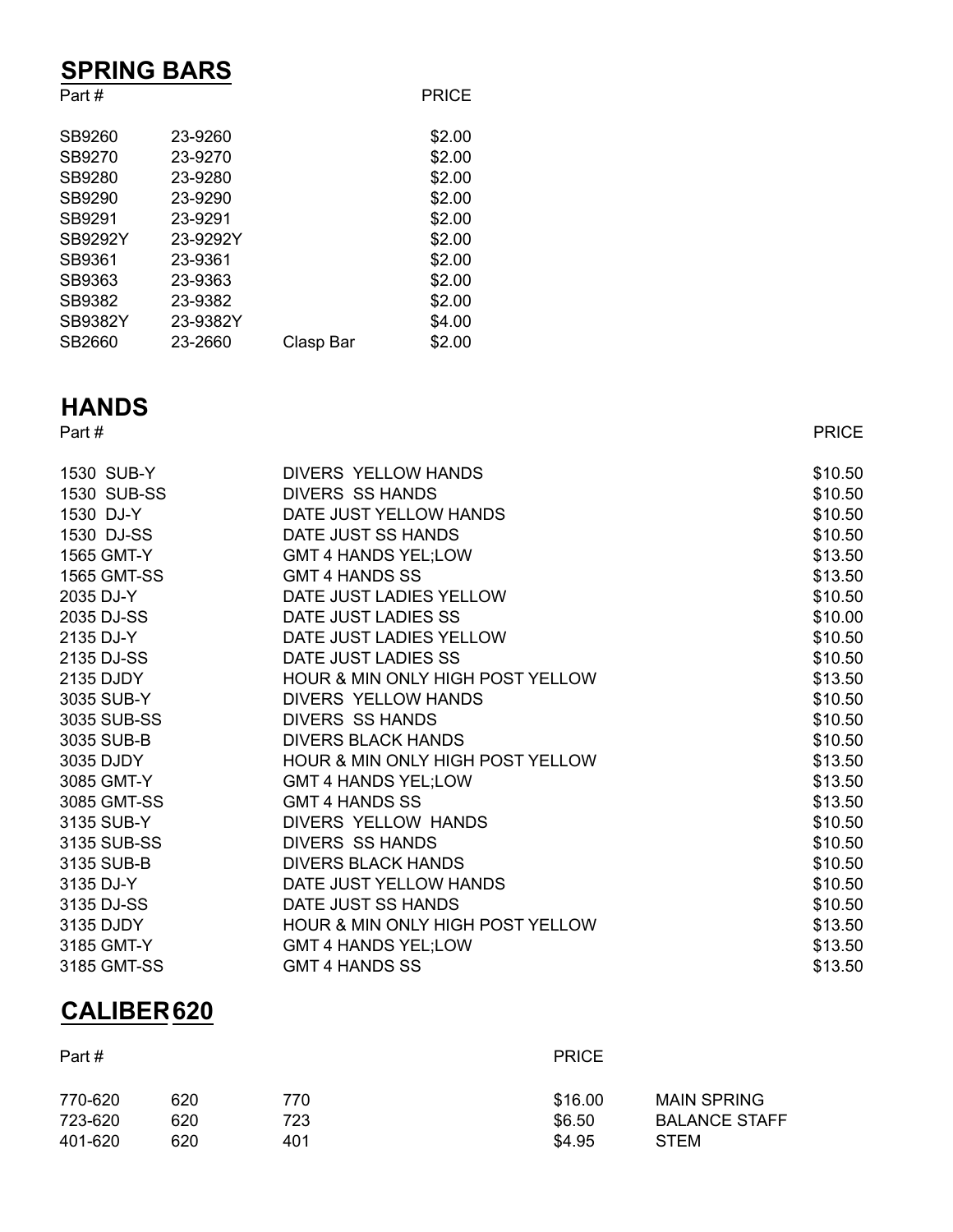| <b>CALIBER 645</b>                       |                            |                          |                                         |                                                                                   |
|------------------------------------------|----------------------------|--------------------------|-----------------------------------------|-----------------------------------------------------------------------------------|
| 430-645                                  | 645                        | 5607                     | \$30.00                                 | <b>FRICTION SPRING</b>                                                            |
| <b>CALIBER650</b>                        |                            |                          |                                         |                                                                                   |
| Part#                                    | <b>CALIBER</b>             |                          | <b>PRICE</b>                            |                                                                                   |
| 401-650<br>410-650<br>407-650<br>770-650 | 650<br>650<br>650<br>650   | 919<br>920<br>921<br>950 | \$4.95<br>\$18.00<br>\$18.00<br>\$16.00 | <b>STEM</b><br><b>WINDING PINION</b><br><b>CLUTCH WHEEL</b><br><b>MAIN SPRING</b> |
| <b>CALIBER727</b>                        |                            |                          |                                         |                                                                                   |
| Part#                                    | <b>CALIBER</b>             |                          | <b>PRICE</b>                            |                                                                                   |
| 415-727                                  | 727                        | 415A                     | \$10.00                                 | <b>RACHET WHEE</b>                                                                |
| 770-727                                  | 727                        | 770                      | \$16.00                                 | <b>MAIN SPRING</b>                                                                |
| CALIBER 1030                             |                            |                          |                                         |                                                                                   |
| Part#                                    | <b>CALIBER</b>             |                          | <b>PRICE</b>                            |                                                                                   |
| 401-1030                                 | 1030                       | 6646                     | \$4.95                                  | <b>STEM</b>                                                                       |
| 723-1030                                 | 1030                       | 6940                     | \$7.50                                  | <b>STAFF</b>                                                                      |
|                                          | <b>CALIBER 1120 - 1160</b> |                          |                                         |                                                                                   |
| Part#                                    | <b>CALIBER</b>             |                          | <b>PRICE</b>                            |                                                                                   |
| 5443-1160                                | 1160                       | 6649                     | \$4.50                                  | <b>DETENT SCREW</b>                                                               |
| 401-1160                                 | 1160                       | 6697                     | \$4.95                                  | <b>STEM</b>                                                                       |
| 770-1160                                 | 1160                       | 6690                     | \$16.00                                 | <b>MAIN SPRING</b>                                                                |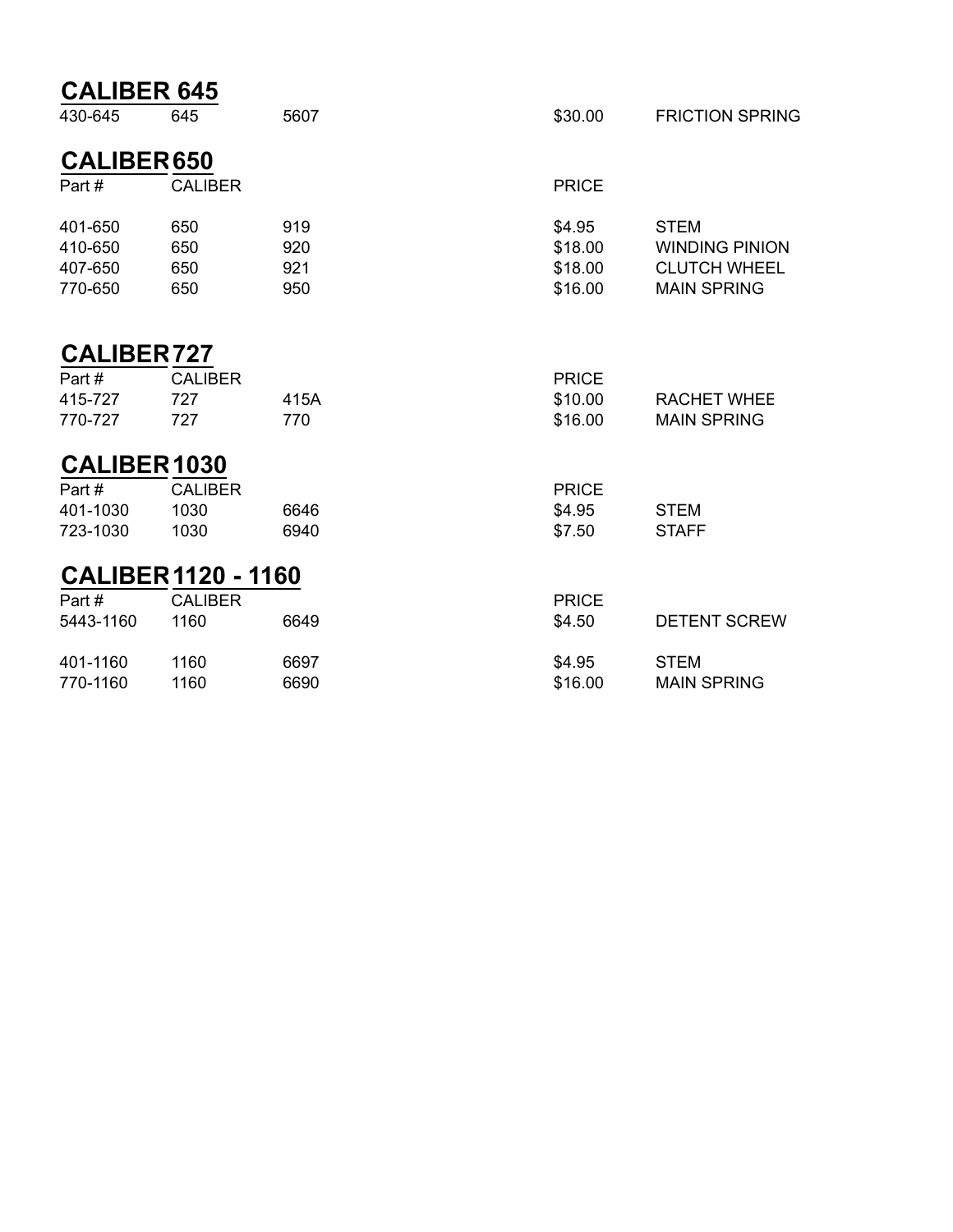|                     | <b>CALIBER 1210 - 1225</b> |        |              |                    |
|---------------------|----------------------------|--------|--------------|--------------------|
| Part#               | <b>CALIBER</b>             |        | <b>PRICE</b> |                    |
| 401-1210            | 1210                       | 7549   | \$4.95       | <b>STEM</b>        |
| 723-1210            | 1210                       | 7544   | \$7.50       | <b>STAFF</b>       |
| 770-1210            | 1210                       | 7500   | \$16.00      | <b>MIAN SPRING</b> |
| <b>CALIBER 1400</b> |                            | - 1401 |              |                    |
| Part#               | <b>CALIBER</b>             |        | <b>PRICE</b> |                    |
| 401-1400            | 1400                       | 2947   | \$4.95       | <b>STEM</b>        |
| 723-1400            | 1400                       | 2945   | \$7.50       | <b>STAFF</b>       |
| 770-1400            | 1400                       | 2913   | \$16.00      | <b>MAIN SPRING</b> |
|                     |                            |        |              |                    |

#### **CALIBER1530 - 1575**

| Part#          | <b>CALIBER</b> |      | <b>PRICE</b> |                                 |
|----------------|----------------|------|--------------|---------------------------------|
| 1496-1530      | 1530           | 7906 | \$12.00      | AUTO AXEL                       |
| <b>JWL7937</b> | 1530           | 7937 | \$7.00       | CAP JEWEL UPPER & LOWER         |
| 2557-1556      | 1556           | 8016 | \$49.50      | DATE DISC CHAMPAGNE COLOR       |
| 2556-1556      | 1556           | 8017 | \$49.50      | DAY DISC CHAMPAGNE COLOR        |
| 5443-1530      | 1530           | 7882 | \$3.50       | <b>DETENT SCREW</b>             |
| 220-1530       | 1530           | 7834 | \$18.00      | <b>FOURTH WHEEL</b>             |
| GIB1530        | 1530           | 7911 | \$6.50       | <b>GIB</b>                      |
| <b>JWL7909</b> | 1530           | 7909 | \$6.50       | JEWEL FOR OSC. WEIGHT LO.       |
| <b>JWL7907</b> | 1530           | 7907 | \$6.50       | JEWEL FOR OSC. WEIGHT UPP.      |
| 770-1530       | 1530           | 7825 | \$16.00      | <b>MAIN SPRING</b>              |
| 260-1530       | 1530           | 7888 | \$15.00      | <b>MINUTE WHEEL</b>             |
| 290-1530       | 1530           | 7910 | \$12.00      | PINION FOR AUTO WEIGHT          |
| 723-1530       | 1530           | 7864 | \$7.50       | <b>STAFF</b>                    |
| 401-1530       | 1530           | 7869 | \$4.95       | <b>STEM</b>                     |
| 227-1530       | 1530           | 7838 | \$18.00      | <b>SWEEP SECOND WHEEL</b>       |
| 210-1530       | 1530           | 7831 | \$18.00      | THIRD WHEEL                     |
| 1482-1530      | 1530           | 7917 | \$18.00      | <b>TRANSMISSION WHEEL</b>       |
| 201-1570       | 1570           | 7950 | \$40.00      | CENTER WHEEL WITH CANNON PINION |
| <b>JWL7938</b> | 1530           | 7938 | \$4.50       | <b>CAP JEWEL SPRING</b>         |
| <b>JWL8007</b> | 1530           | 8007 | \$6.50       | <b>JEWEL FOR CAM YOKE</b>       |
| 2718-8011      | 1530           | 8011 | \$3.50       | <b>STUD FOR CAM</b>             |
|                |                |      |              |                                 |

#### **CALIBER 1600**

| Part #   | <b>CALIBER</b> |
|----------|----------------|
| 220-1600 | 1600           |

PRICE 220-1600 1600 1811 \$18.00 SECOND WHEEL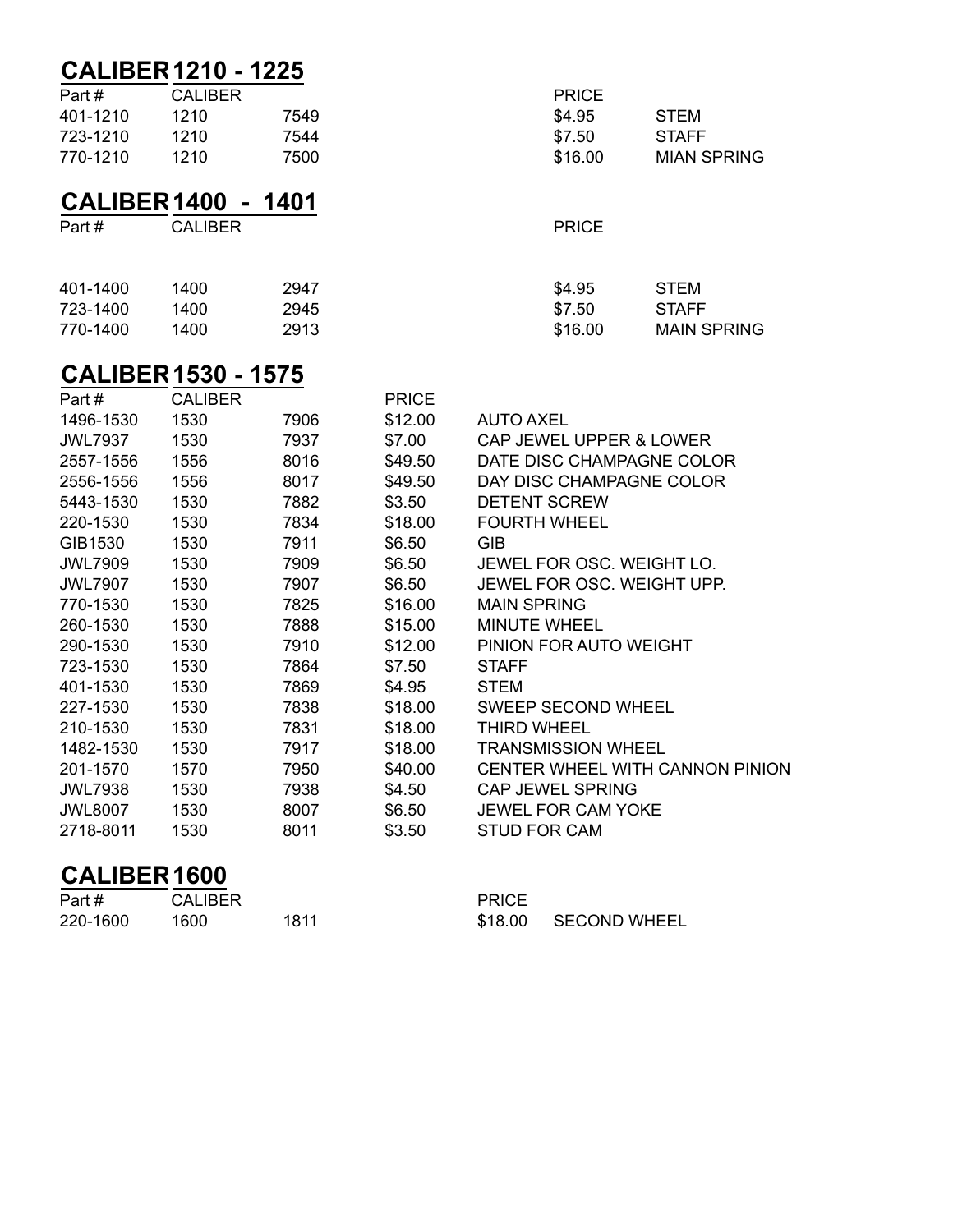#### **CALIBER 2030 - 2035**

| Part #   | CALIBER |      | <b>PRICE</b> |                     |
|----------|---------|------|--------------|---------------------|
| 210-2030 | 2030    | 4425 | \$18.00      | THIRD WHEEL         |
| 415-2030 | 2030    | 4445 | \$12.50      | RACHET WHEEL        |
| 133-2030 | 2030    | 4460 | \$7.00       | <b>BALANCE STOP</b> |
| GIB2030  | 2030    | 4478 | \$8.00       | <b>GIB</b>          |

## **CALIBER 2130 - 2135**

| Part #                     | <b>CALIBER</b> |          | <b>PRICE</b> |                       |
|----------------------------|----------------|----------|--------------|-----------------------|
| 1496-2130                  | 2130           | 568      | \$12.50      | <b>AUTO AXEL</b>      |
| GIB2130                    | 2130           | 560-2    | \$7.00       | <b>AUTO GIB</b>       |
| 723-2130                   | 2130           | 429      | \$7.50       | <b>BALANCE STAFF</b>  |
| 133-2130                   | 2130           | 245      | \$7.00       | <b>BALANCE STOP 9</b> |
| 425-2130                   | 2130           | 300      | \$10.00      | <b>Click</b>          |
| 203-2130                   | 2130           | 330      | \$18.00      | <b>GREAT WHEEL</b>    |
| 250-2135                   | 2135           | 280      | \$10.00      | <b>HOUR WHEEL</b>     |
| <b>JWL9570</b>             | 2130           | 9570     | \$8.00       | JEWEL AUTO WE         |
| <b>JWL9330</b>             | 2130           | 9330     | \$8.00       | <b>JEWEL FOR OSC</b>  |
| 770-2130                   | 2130           | 311      | \$16.00      | <b>MAIN SPRING</b>    |
| 1478-2130                  | 2130           | 550      | \$12.00      | PINION FOR OSC        |
| 227-2135                   | 2135           | 360      | \$18.00      | <b>SECOND WHEEL</b>   |
| 227-2130                   | 2130           | 360      | \$18.00      | <b>SECOND WHEEL</b>   |
| 445-2135                   | 2135           | 230      | \$10.00      | <b>SET BRIDGE</b>     |
| 443-2135                   | 2135           | 220      | \$20.00      | <b>SETTING LEVER</b>  |
| 479-2130                   | 2130           | 225      | \$10.00      | <b>SETTING LEVER</b>  |
| 407-2130                   | 2130           | 205      | \$12.00      | <b>SLIDING PINION</b> |
| 401-2130                   | 2130           | 201      | \$4.95       | <b>STEM</b>           |
| 210-2130                   | 2130           | 340      | \$18.00      | THIRD WHEEL           |
| 2628-2135                  | 2135           | 630      | \$12.00      | <b>UNLOCKING YOK</b>  |
| 410-2135                   |                | 2135 204 | 12.00        | <b>WINDING PINION</b> |
| <b>CALIBER 2230 - 2235</b> |                |          |              |                       |
| Part#                      | <b>CALIBER</b> |          | <b>PRICE</b> |                       |
| 401-2230                   | 2230.          | 201      | \$495        | Stem                  |

| 401-2230 | 2230 | 201  |
|----------|------|------|
| 770-2230 | 2230 | 311  |
| JWL9570  | 2230 | 9570 |
|          |      |      |

#### **CALIBER3000**

| Part #   | <b>CALIBER</b> |     | <b>PRICE</b> |             |
|----------|----------------|-----|--------------|-------------|
| 770-3000 | 3000           | 311 | \$16.50      | MAIN SPRING |

| Part #   | <b>CALIBER</b> |      | <b>PRICE</b> |                            |
|----------|----------------|------|--------------|----------------------------|
| 210-2030 | 2030           | 4425 |              | \$18.00 THIRD WHEEL        |
| 415-2030 | 2030           | 4445 |              | \$12.50 RACHET WHEEL       |
| 133-2030 | 2030           | 4460 | \$7.00       | <b>BALANCE STOP SPRING</b> |
| GIB2030  | 2030           | 4478 | \$8.00       | GIB.                       |

| <b>UALIDENZIJU - ZIJJ</b>  |                |          |              |                                |
|----------------------------|----------------|----------|--------------|--------------------------------|
| Part #                     | <b>CALIBER</b> |          | <b>PRICE</b> |                                |
| 1496-2130                  | 2130           | 568      | \$12.50      | <b>AUTO AXEL</b>               |
| GIB2130                    | 2130           | 560-2    | \$7.00       | <b>AUTO GIB</b>                |
| 723-2130                   | 2130           | 429      | \$7.50       | <b>BALANCE STAFF</b>           |
| 133-2130                   | 2130           | 245      | \$7.00       | <b>BALANCE STOP SPRING</b>     |
| 425-2130                   | 2130           | 300      | \$10.00      | Click                          |
| 203-2130                   | 2130           | 330      | \$18.00      | <b>GREAT WHEEL</b>             |
| 250-2135                   | 2135           | 280      | \$10.00      | <b>HOUR WHEEL</b>              |
| <b>JWL9570</b>             | 2130           | 9570     | \$8.00       | <b>JEWEL AUTO WEIGHT UPPER</b> |
| JWL9330                    | 2130           | 9330     | \$8.00       | JEWEL FOR OSC. WEIGHT          |
| 770-2130                   | 2130           | 311      | \$16.00      | <b>MAIN SPRING</b>             |
| 1478-2130                  | 2130           | 550      | \$12.00      | PINION FOR OSC. WEIGHT         |
| 227-2135                   | 2135           | 360      | \$18.00      | <b>SECOND WHEEL</b>            |
| 227-2130                   | 2130           | 360      | \$18.00      | <b>SECOND WHEEL</b>            |
| 445-2135                   | 2135           | 230      | \$10.00      | <b>SET BRIDGE</b>              |
| 443-2135                   | 2135           | 220      | \$20.00      | SETTING LEVER                  |
| 479-2130                   | 2130           | 225      | \$10.00      | SETTING LEVER JUMPER           |
| 407-2130                   | 2130           | 205      | \$12.00      | <b>SLIDING PINION</b>          |
| 401-2130                   | 2130           | 201      | \$4.95       | <b>STEM</b>                    |
| 210-2130                   | 2130           | 340      | \$18.00      | THIRD WHEEL                    |
| 2628-2135                  | 2135           | 630      | \$12.00      | UNLOCKING YOKE CAM             |
| 410-2135                   |                | 2135 204 | 12.00        | <b>WINDING PINION</b>          |
| <b>CALIBER 2230 - 2235</b> |                |          |              |                                |
| Part #                     | <b>CALIBER</b> |          | <b>PRICE</b> |                                |
| 401-2230                   | 2230           | 201      | \$4.95       | <b>Stem</b>                    |

\$6.50 JEWEL AUTO WEIGHT UPPER

\$16.00 MIAN SPRING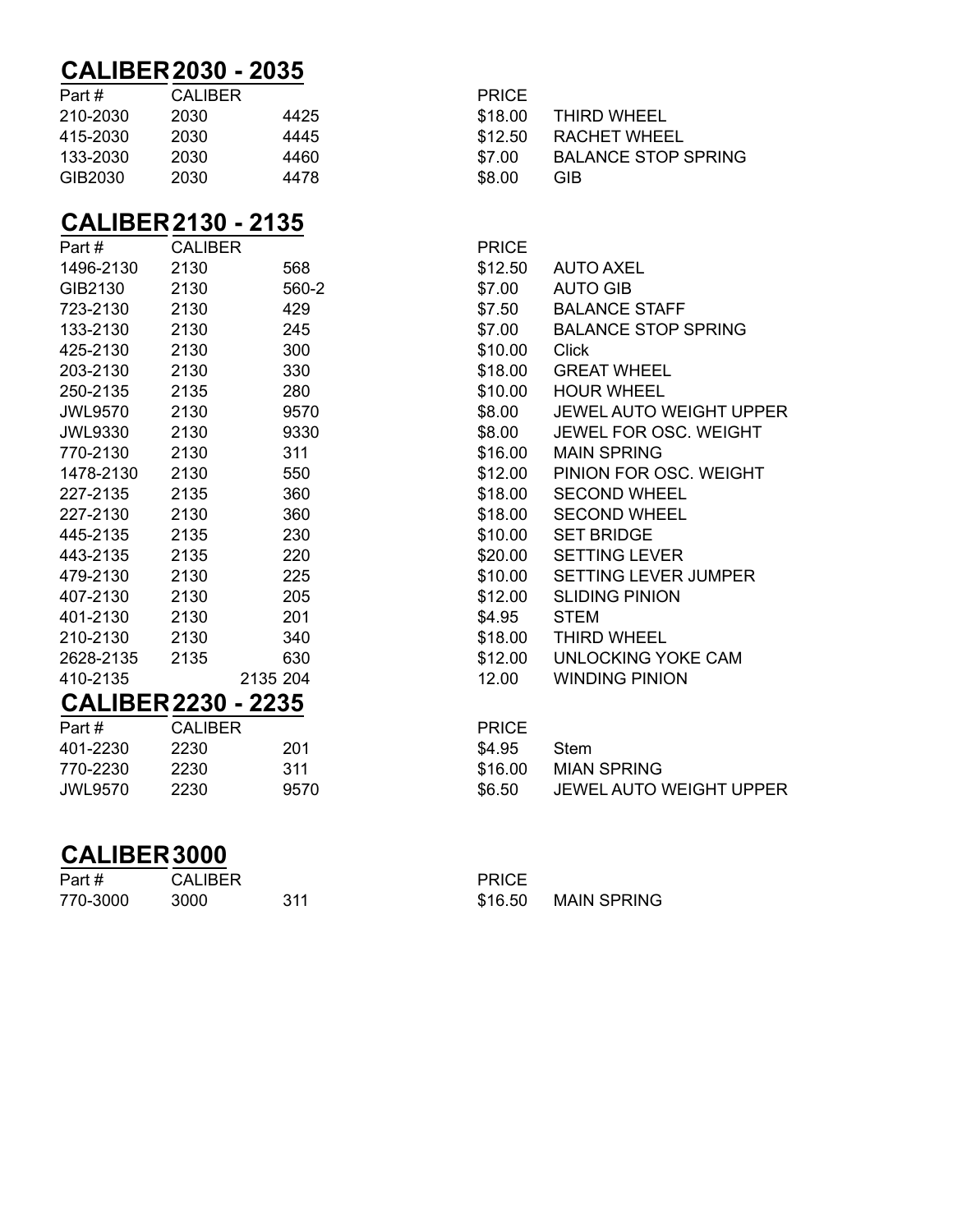## **CALIBER 3035 - 3055**

| 1496-3035<br>3035<br>5064<br>\$12.50<br><b>AUTOMATIC AXEL</b><br>3035<br><b>BALANCE STAFF</b><br>723-3035<br>5020<br>\$7.50<br>3035<br><b>BALANCE STOP</b><br>133-3035<br>5022<br>\$6.50 |  |
|------------------------------------------------------------------------------------------------------------------------------------------------------------------------------------------|--|
|                                                                                                                                                                                          |  |
|                                                                                                                                                                                          |  |
|                                                                                                                                                                                          |  |
| 5127<br>\$6.00<br>2555-3035<br>3035<br><b>CALANDER WHEEL</b>                                                                                                                             |  |
| 240-3035<br>3035<br>5045<br>\$12.00<br><b>CANNON PINION</b>                                                                                                                              |  |
| \$3.50<br><b>CLICKSPRING</b><br>430-3035<br>3035<br>5035                                                                                                                                 |  |
| 3035<br>\$10.00<br>COMBO JEWEL OSC WEIGHT LOWER<br>95063-1<br>JWL95063-1                                                                                                                 |  |
| COMBO JEWEL OSC WEIGHT UP<br>3035<br>\$10.00<br><b>JWL95063</b><br>95063                                                                                                                 |  |
| 5134<br>\$49.50<br>DATE DISC CHAMPAGNE<br>2557-3055<br>3055                                                                                                                              |  |
| 5135<br>\$49.50<br>DAY DISC CHAMPAGNE<br>2556-3055<br>3055                                                                                                                               |  |
| 1482-3035<br>3035<br>5069<br>\$16.00<br>DRIVING WHEEL FOR RACHET W.                                                                                                                      |  |
| 220-3035<br>3035<br>5014<br>\$16.00<br><b>FOURTH WHEEL</b>                                                                                                                               |  |
| \$3.00<br>GIB3035-2<br>3035<br>5066-2<br><b>GIB</b>                                                                                                                                      |  |
| 3035<br><b>GIB</b><br>GIB3035<br>5066<br>\$3.00                                                                                                                                          |  |
| 203-3035<br>3035<br>5012<br>\$18.00<br><b>GREAT WHEEL</b>                                                                                                                                |  |
| 3035<br>\$3.00<br><b>HOUR WHEEL SEAT</b><br>257-4-3035<br>5123-4                                                                                                                         |  |
| \$3.00<br><b>HOUR WHEEL SEAT</b><br>257-2-3035<br>3035<br>5123-2                                                                                                                         |  |
| 3035<br>\$3.00<br><b>HOUR WHEEL SEAT</b><br>257-3-3035<br>5123-3                                                                                                                         |  |
| \$8.00<br><b>INTERMEDIATE CROWN WHEEL</b><br>424-3035<br>3035<br>5031                                                                                                                    |  |
| 3035<br>95090<br>\$8.00<br><b>JEWEL FOR CAM YOKE</b><br><b>JWL95090</b>                                                                                                                  |  |
| \$16.00<br><b>MAIN SPRING</b><br>770-3035<br>3035<br>5009                                                                                                                                |  |
| 260-3035<br>3035<br>5043<br>\$10.00<br><b>MINUTE WHEEL</b>                                                                                                                               |  |
| 1478-3035<br>3035<br>5065<br>\$14.00<br>PINION FOR OSC. WEIGHT                                                                                                                           |  |
| 3035<br>5091<br>\$6.00<br>SPRING FOR YOKE CAM<br>2575-3035                                                                                                                               |  |
| 3035<br>5025<br>401-3035<br>\$4.00<br><b>STEM</b>                                                                                                                                        |  |
| 5092<br>\$3.50<br>STUD FOR CALANDER WHEEL<br>2718-3035<br>3055                                                                                                                           |  |
| 3035<br>5013<br>\$18.00<br><b>THIRD WHEEL</b><br>210-3035                                                                                                                                |  |
| 3035<br>5032<br><b>WIG WAG PINION</b><br>421-3035<br>\$10.00                                                                                                                             |  |
| 5033<br>\$12.00<br>415CAL3035<br>3035<br>Rachet Wheel                                                                                                                                    |  |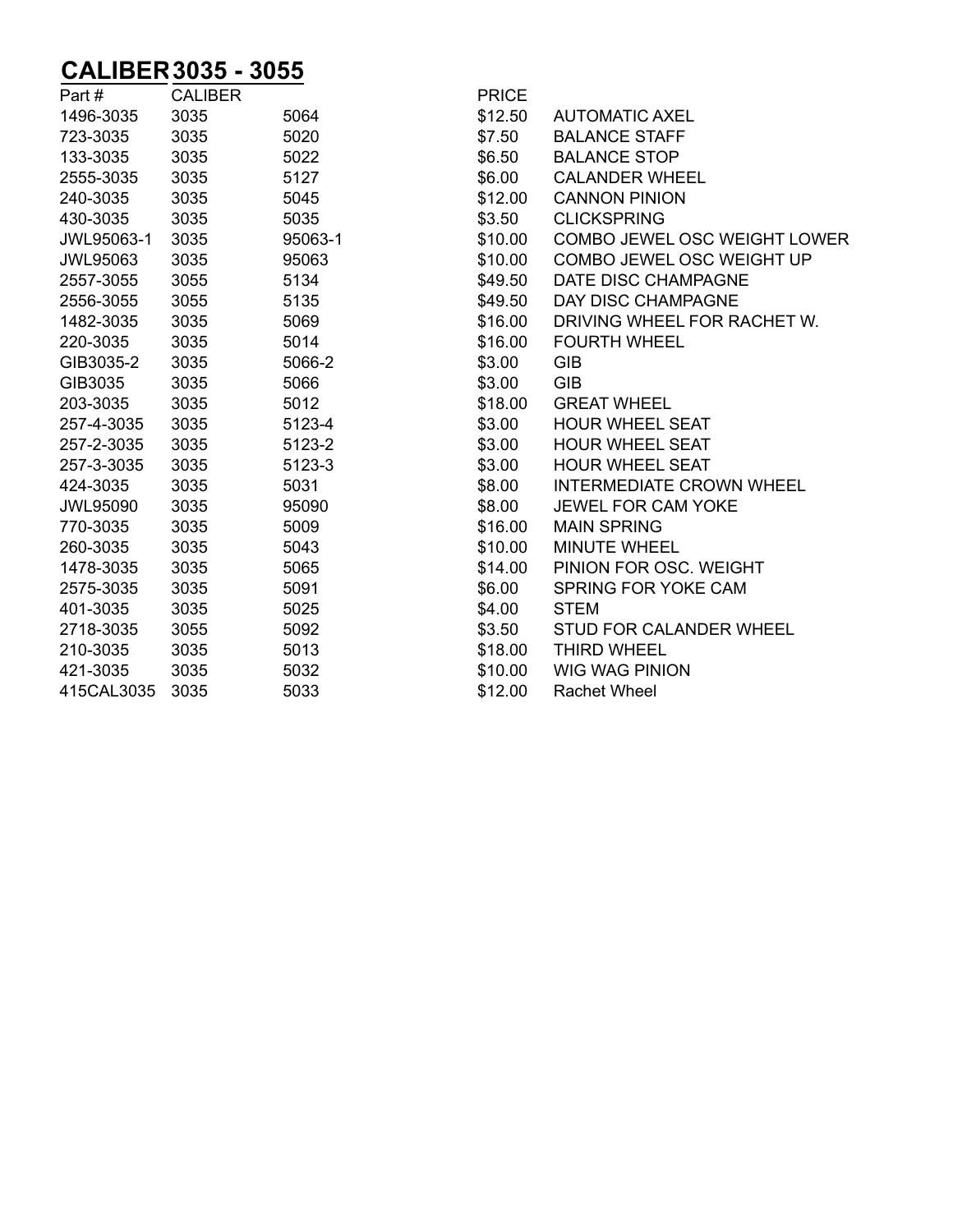## **CALIBER 727 3135 - 3155**

| Part#                | <b>CALIBER</b>         |       | <b>PRICE</b> |                              |
|----------------------|------------------------|-------|--------------|------------------------------|
| 1496-3135            | 3135                   | 568   | \$12.50      | <b>AUTO AXEL</b>             |
| 723-3135             | 3135                   | 429   | \$7.50       | <b>BALANCE STAFF</b>         |
| SCR5100-31           | 3135                   | 5100  | \$3.00       | <b>CASE SCREW</b>            |
| 407-3135             | 3135                   | 205   | \$12.50      | <b>CLUTCH WHEEL</b>          |
| 2556-3135            | 3135                   | 625   | \$18.00      | DATE DRIVING WHEEL           |
| 203-3135             | 3135                   | 330   | \$18.00      | <b>GREAT WHEEL</b>           |
| <b>JWL9570</b>       | 3135                   | 9570  | \$6.50       | <b>JEWEL AUTO UPPER</b>      |
| <b>JWL9510</b>       | 3135                   | 9510  | \$6.50       | JEWEL FOR DRIVING W/RACHET   |
| <b>JWL9571</b>       | 3135                   | 9571  | \$6.50       | JEWEL FOR OSC. WEIGHT LO.    |
| 770-3135             | 3135                   | 311   | \$16.00      | <b>MAIN SPRING</b>           |
| 415-3135             | 3135                   | 305   | \$14.00      | <b>RACHET WHEEL</b>          |
| 1482-3135            | 3135                   | 510   | \$16.00      | RACHET WHEEL DRIVING W.      |
| <b>JWL95067</b>      | 3135                   | 95067 | \$6.50       | REVERSING WHEEL JEWEL        |
| 220-3135             | 3135                   | 360   | \$16.00      | <b>SECOND WHEEL</b>          |
| 220-3155             | 3155                   | 360   | \$16.00      | <b>SECOND WHEEL FOR 3155</b> |
| 450-3135             | 3135                   | 250   | \$6.50       | <b>SET WHEEL</b>             |
| GIB3135-2            | 3135                   | 560-2 | \$5.00       | SPRING CLIP FOR AUSC. WEI.   |
| GIB3135-1            | 3135                   | 560-1 | \$5.00       | SPRING CLIP FOR AUSC. WEI.   |
| 479-3135             | 3135                   | 225   | \$4.00       | SPRING FOR SETTING LEVER     |
| 401-3135             | 3135                   | 201   | \$4.00       | <b>STEM</b>                  |
| 210-3135             | 3135                   | 340   | \$16.00      | <b>THIRD WHEEL</b>           |
| 410-3135             | 3135                   | 204   | \$12.50      | Winding pinion               |
| <b>CALIBER 4230</b>  |                        |       |              |                              |
| 770-4230             | 4230                   |       | 12.00        | <b>MAIN SPRING</b>           |
| Date disc Champagne  |                        | 1555  | 37.50        |                              |
| Day Disc Champagne   |                        | 1555  | 37.50        |                              |
| Date disc Champagne  |                        | 2135  | 37.50        |                              |
| Date disc White      |                        | 2135  | 37.50        |                              |
| Date disc Champagne  |                        | 3035  | 37.50        |                              |
| Date disc White      |                        | 3035  | 37.50        |                              |
| Date disc Champagne  |                        | 3135  | 37.50        |                              |
| Date disc White      |                        | 3135  | 37.50        |                              |
| Day Disc Champagne   |                        | 3155  | 37.50        |                              |
| Day Disc White       |                        | 3155  | 37.50        |                              |
|                      | <b>AUDOMARS PIGUET</b> |       |              |                              |
|                      | Caliber                |       |              |                              |
|                      | 2001                   | 770   | 36.00        | <b>MAIN SPRING</b>           |
|                      | 2003                   | 770   | 36.00        | <b>MAIN SPRING</b>           |
|                      | 2050                   | 770   | 36.00        | <b>MAIN SPRING</b>           |
|                      | 2080                   | 770   | 36.00        | <b>MAIN SPRING</b>           |
|                      | 2123                   | 770   | 36.00        | <b>MAIN SPRING</b>           |
|                      | 2124                   | 770   | 36.00        | <b>MAIN SPRING</b>           |
|                      | 2003                   | 415   | 36.00        | <b>RACHET WHEEL</b>          |
| <b>HAMILTON</b>      |                        |       |              |                              |
|                      | 980                    | 723   |              | \$7.50 STAFF                 |
|                      | 980                    | 401   |              | \$7.50 STEM                  |
| <b>JJ LE COULTRE</b> |                        |       |              |                              |
|                      |                        |       |              |                              |
|                      | 818                    | 401   |              | 10.00 STEM                   |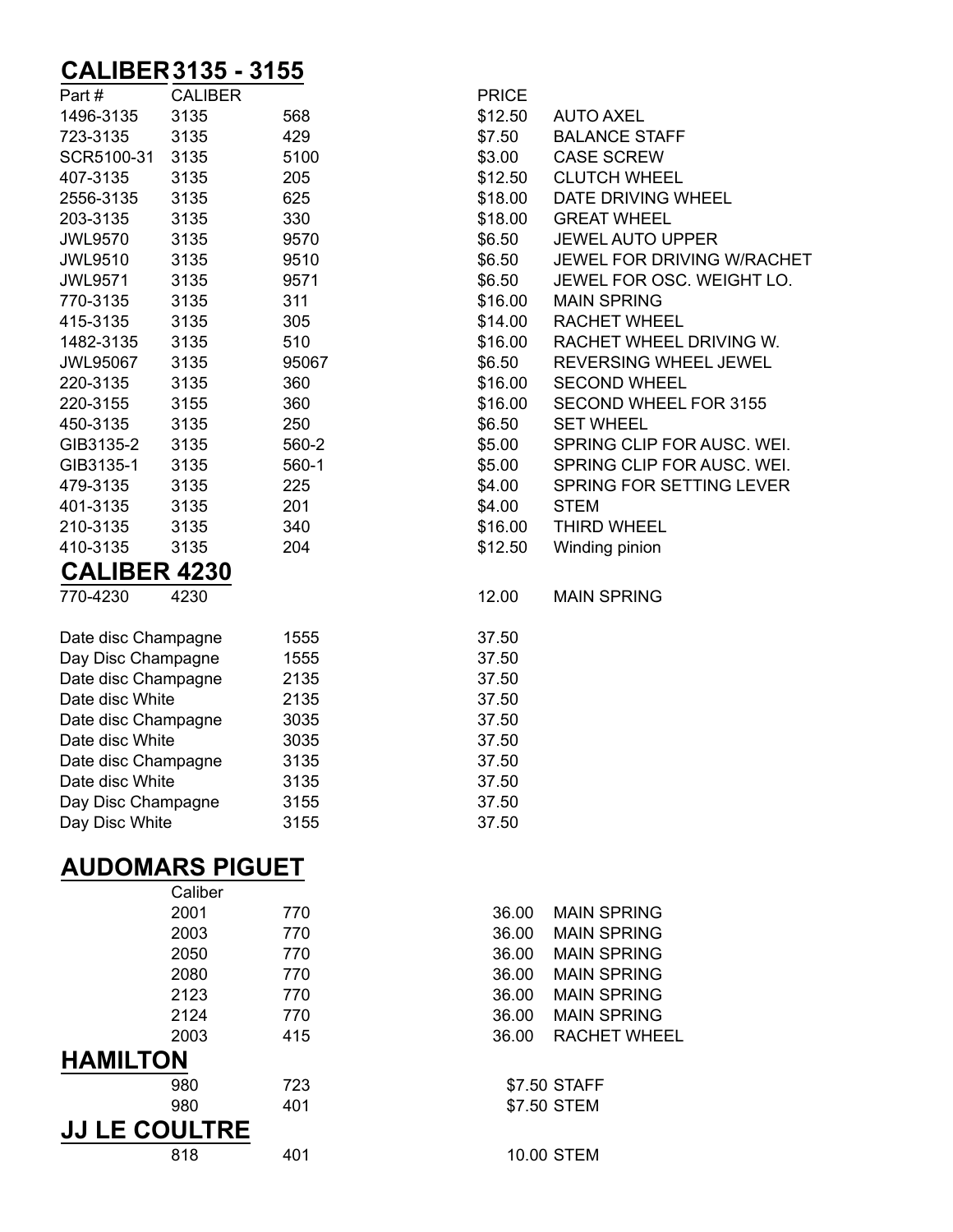## **OMEGA**

| 321  | <b>HANDS</b> | \$20.00 SET OF WHITE COLOR HANDS |
|------|--------------|----------------------------------|
| 330  | 1110         | \$6.00 SET BRIDGE                |
| 540  | 1106         | \$4.95 STEM                      |
| 700  | 1107         | \$14.00 CLUTCH WHEEL             |
| 700  | 1108         | \$14.00 WINDING PINION           |
| 700  | 1106         | \$4.95 STEM                      |
| 1010 | 1106         | \$4.95 STEM                      |

#### **PATEK PHILIPPE**

|                 | Caliber |     |                              |
|-----------------|---------|-----|------------------------------|
|                 | 177     | 770 | 36.00 MAIN SPRING            |
|                 | 175     | 770 | 36.00 MAIN SPRING            |
|                 | 215     | 401 | 36.00 STEM                   |
|                 | 215     | 770 | 36.00 MAIN SPRING            |
|                 | 16-250  | 401 | 36.00 STEM                   |
|                 | 16-250  | 770 | 36.00 MAIN SPRING            |
|                 | 23-300  | 770 | 36.00 MAIN SPRING            |
| <b>VACHERON</b> |         |     |                              |
|                 | 1001    | 401 | \$10.50 STEM                 |
|                 | 1003    | 401 | \$10.50 STEM (AUDOMARS 2003) |
|                 | 1003    | 770 | \$36.00 MAIN SPRING          |
|                 | 1003    | 415 | \$36.00 RACHET WHEEL         |
| <b>VALJOUX</b>  |         |     |                              |
|                 | 72      | 415 | \$10.50 RACHET WHEEL         |
|                 |         |     |                              |

#### **CRYSTAL PRICE** 4

|               |                                              | Sizes available |                |
|---------------|----------------------------------------------|-----------------|----------------|
| <b>SER525</b> | 1mm Gold Trim Flat Crystal                   | 150 - 320       | 5mm increments |
| <b>SER500</b> | Wide Gold Trim Flat Crystal                  | $150 - 320$     | 5mm increments |
| <b>SER250</b> | Wide Gold Trim Dome with Black Roman Numbers | 180 - 330       | 5mm increments |
| <b>SER550</b> | Wide Black Trim Flat Crystal                 | $205 - 330$     | 5mm increments |
| <b>SER225</b> | Wide Black Trim Flat with Gold Roman numbers | 180 - 320       | 5mm increments |
| <b>SER200</b> | Wide Gold Trim Flat with Black Roman numbers | 180 - 320       | 5mm increments |
| <b>SER600</b> | Thin Magnifying Crystal                      | 150 - 330       | 5mm increments |
| <b>SER650</b> | <b>Thick Magnifying Crystal</b>              | 180 - 340       | 5mm increments |
| <b>SER660</b> | <b>Prizm Crystal</b>                         | 225, 245, 300   |                |
| <b>SER700</b> | <b>Wde Silver Trim Crystal</b>               | 180 - 330       | 5mm increments |